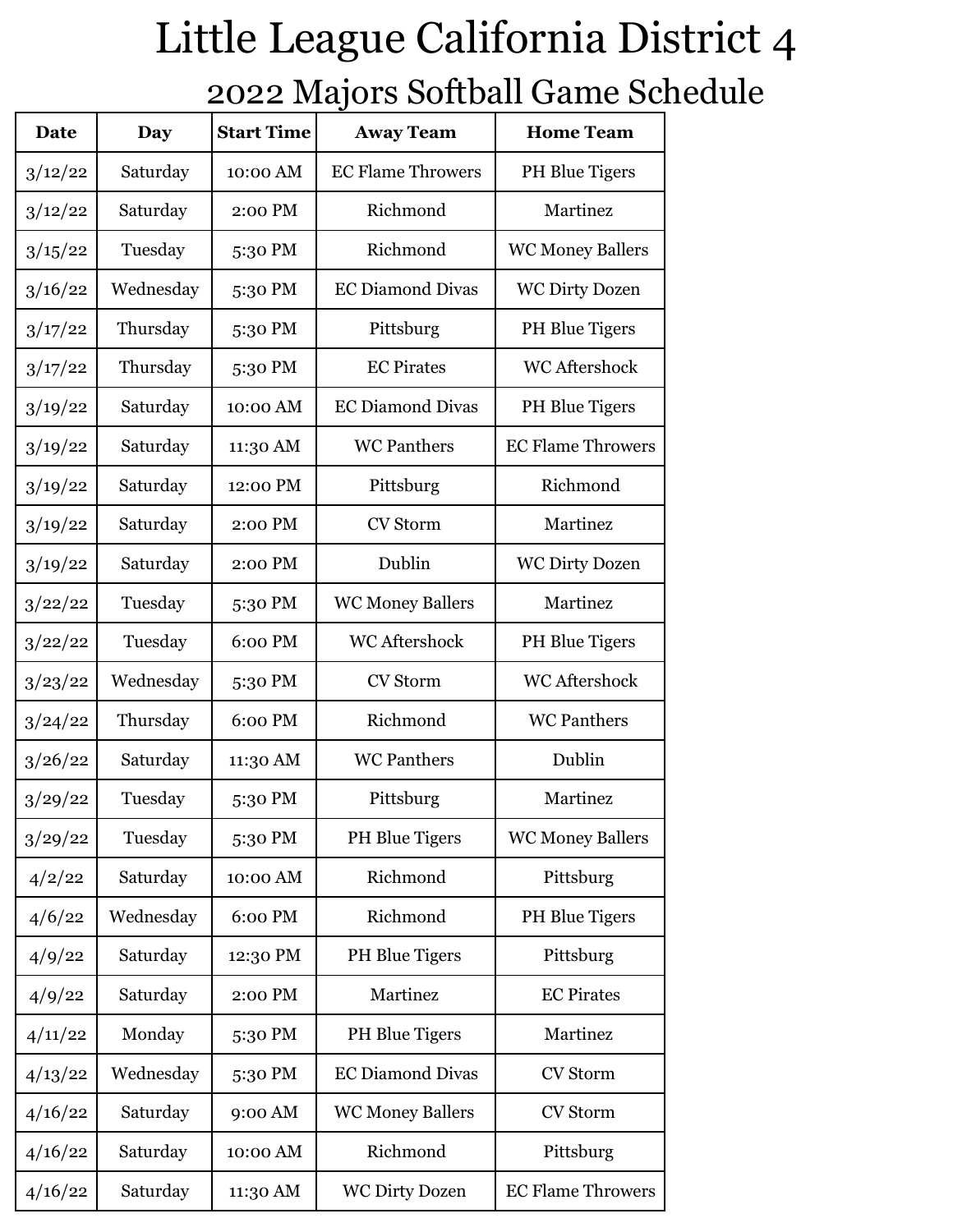# Little League California District 4

2022 Majors Softball Game Schedule

| <b>Date</b> | <b>Day</b> | <b>Start Time</b> | <b>Away Team</b>         | <b>Home Team</b>         |
|-------------|------------|-------------------|--------------------------|--------------------------|
| 4/16/22     | Saturday   | 2:00 PM           | Dublin                   | Martinez                 |
| 4/16/22     | Saturday   | 4:30 PM           | PH Blue Tigers           | <b>EC Diamond Divas</b>  |
| 4/18/22     | Monday     | 5:30 PM           | <b>CV Storm</b>          | <b>WC Panthers</b>       |
| 4/20/22     | Wednesday  | 5:30 PM           | <b>EC Diamond Divas</b>  | Martinez                 |
| 4/20/22     | Wednesday  | 5:30 PM           | PH Blue Tigers           | Richmond                 |
| 4/23/22     | Saturday   | $9:00$ AM         | <b>WC Dirty Dozen</b>    | <b>CV Storm</b>          |
| 4/23/22     | Saturday   | 9:00 AM           | PH Blue Tigers           | <b>EC Flame Throwers</b> |
| 4/23/22     | Saturday   | 11:30 AM          | <b>WC Money Ballers</b>  | <b>EC Pirates</b>        |
| 4/23/22     | Saturday   | 12:00 PM          | Pittsburg                | Dublin                   |
| 4/23/22     | Saturday   | 2:00 PM           | <b>WC Aftershock</b>     | Richmond                 |
| 4/23/22     | Saturday   | 4:30 PM           | Martinez                 | <b>EC Diamond Divas</b>  |
| 4/25/22     | Monday     | 6:00 PM           | Richmond                 | <b>WC Money Ballers</b>  |
| 4/26/22     | Tuesday    | 5:30 PM           | <b>EC Flame Throwers</b> | <b>CV Storm</b>          |
| 4/27/22     | Wednesday  | 5:30 PM           | PH Blue Tigers           | Martinez                 |
| 4/30/22     | Saturday   | 11:30 AM          | Dublin                   | Martinez                 |
| 4/30/22     | Saturday   | 11:30 AM          | PH Blue Tigers           | <b>WC Dirty Dozen</b>    |
| 4/30/22     | Saturday   | 3:00 PM           | <b>WC Aftershock</b>     | Pittsburg                |
| 4/30/22     | Saturday   | 9:00 SM           | <b>CV Storm</b>          | <b>EC Pirates</b>        |
| 5/3/22      | Tuesday    | 5:30 PM           | <b>EC Pirates</b>        | <b>CV Storm</b>          |
| 5/4/22      | Wednesday  | 5:30 PM           | <b>EC Flame Throwers</b> | Martinez                 |
| 5/7/22      | Saturday   | 9:00 AM           | <b>CV Storm</b>          | <b>EC Flame Throwers</b> |
| 5/7/22      | Saturday   | 11:00 AM          | Martinez                 | Richmond                 |
| 5/7/22      | Saturday   | 11:30 AM          | PH Blue Tigers           | <b>EC Pirates</b>        |
| 5/7/22      | Saturday   | 12:30 PM          | <b>WC Money Ballers</b>  | Pittsburg                |
| 5/10/22     | Tuesday    | 5:30 PM           | Martinez                 | <b>CV Storm</b>          |
| 5/10/22     | Tuesday    | 5:30 PM           | <b>EC Pirates</b>        | <b>WC Panthers</b>       |
| 5/11/22     | Wednesday  | 5:30 PM           | PH Blue Tigers           | Richmond                 |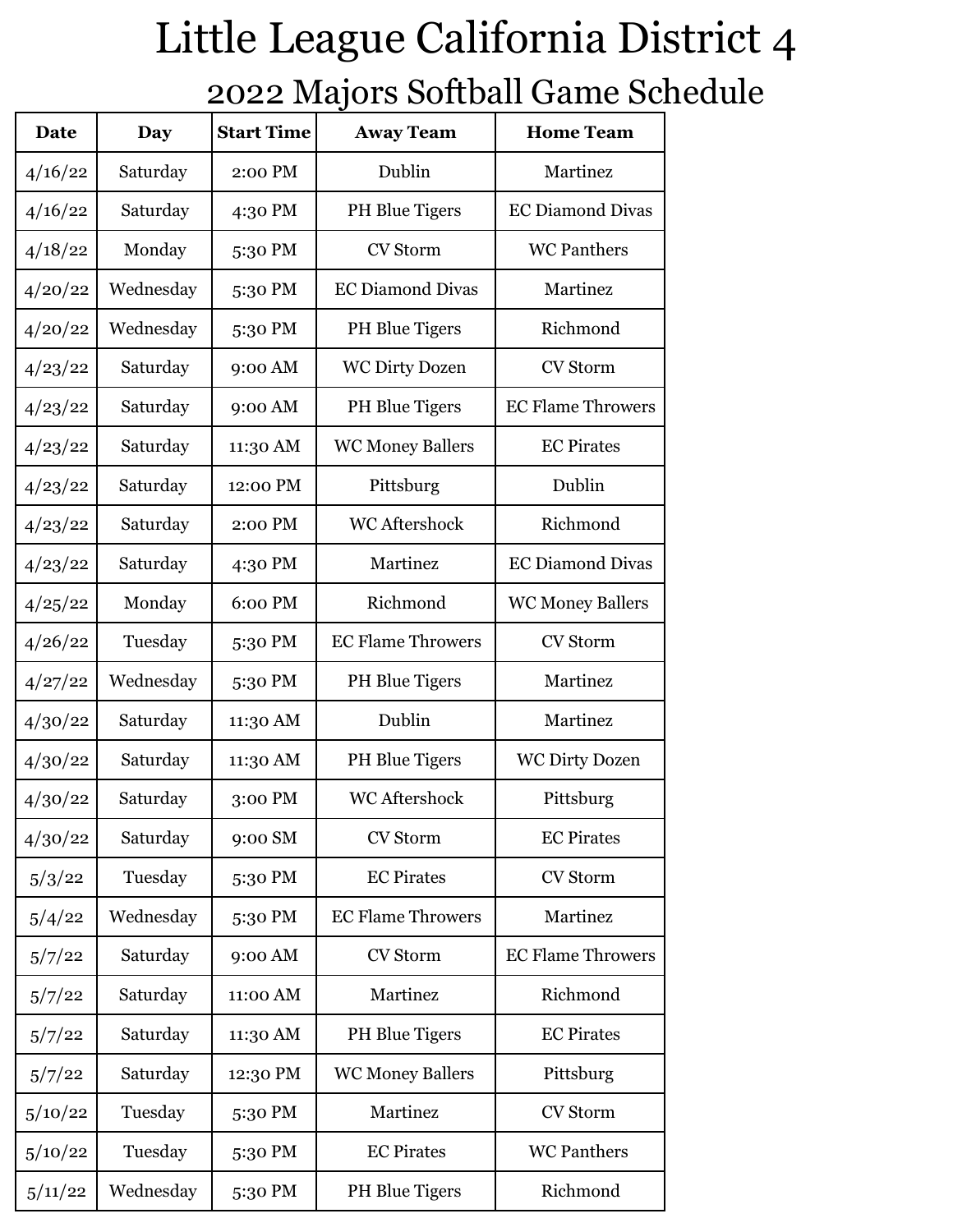# Little League California District 4

2022 Majors Softball Game Schedule

| <b>Date</b> | <b>Day</b> | <b>Start Time</b> | <b>Away Team</b>         | <b>Home Team</b>         |
|-------------|------------|-------------------|--------------------------|--------------------------|
| 5/14/22     | Saturday   | 11:00 AM          | <b>WC Panthers</b>       | PH Blue Tigers           |
| 5/14/22     | Saturday   | 11:30 AM          | <b>WC Aftershock</b>     | <b>EC Diamond Divas</b>  |
| 5/14/22     | Saturday   | 12:00 PM          | Martinez                 | Dublin                   |
| 5/14/22     | Saturday   | 12:00 PM          | Pittsburg                | <b>WC Dirty Dozen</b>    |
| 5/14/22     | Saturday   | 2:30 PM           | <b>WC Money Ballers</b>  | Dublin                   |
| 5/17/22     | Tuesday    | 5:30 PM           | <b>EC Flame Throwers</b> | <b>WC Aftershock</b>     |
| 5/17/22     | Tuesday    | 6:00 PM           | <b>CV Storm</b>          | Pittsburg                |
| 5/17/22     | Tuesday    | 6:00 PM           | Richmond                 | <b>WC Dirty Dozen</b>    |
| 5/18/22     | Wednesday  | 6:00 PM           | Martinez                 | PH Blue Tigers           |
| 5/21/22     | Saturday   | 9:00 AM           | <b>CV Storm</b>          | <b>EC Diamond Divas</b>  |
| 5/21/22     | Saturday   | 11:30 AM          | Martinez                 | <b>EC Flame Throwers</b> |
| 5/21/22     | Saturday   | 4:00 PM           | <b>WC Panthers</b>       | Dublin                   |
| 5/21/22     | Saturday   | 4:30 PM           | PH Blue Tigers           | <b>EC Pirates</b>        |
| 5/21/22     | Saturday   | 7:00 PM           | <b>WC Aftershock</b>     | Dublin                   |
| 5/23/22     | Monday     | 5:30 PM           | <b>EC Pirates</b>        | Martinez                 |
| 5/25/22     | Wednesday  | 5:30 PM           | Richmond                 | PH Blue Tigers           |
| 5/28/22     | Saturday   | 9:00 AM           | Richmond                 | <b>CV Storm</b>          |
| 6/1/22      | Wednesday  | 6:00 PM           | Martinez                 | PH Blue Tigers           |
| 6/4/22      | Saturday   | 12:00 PM          | Pittsburg                | Dublin                   |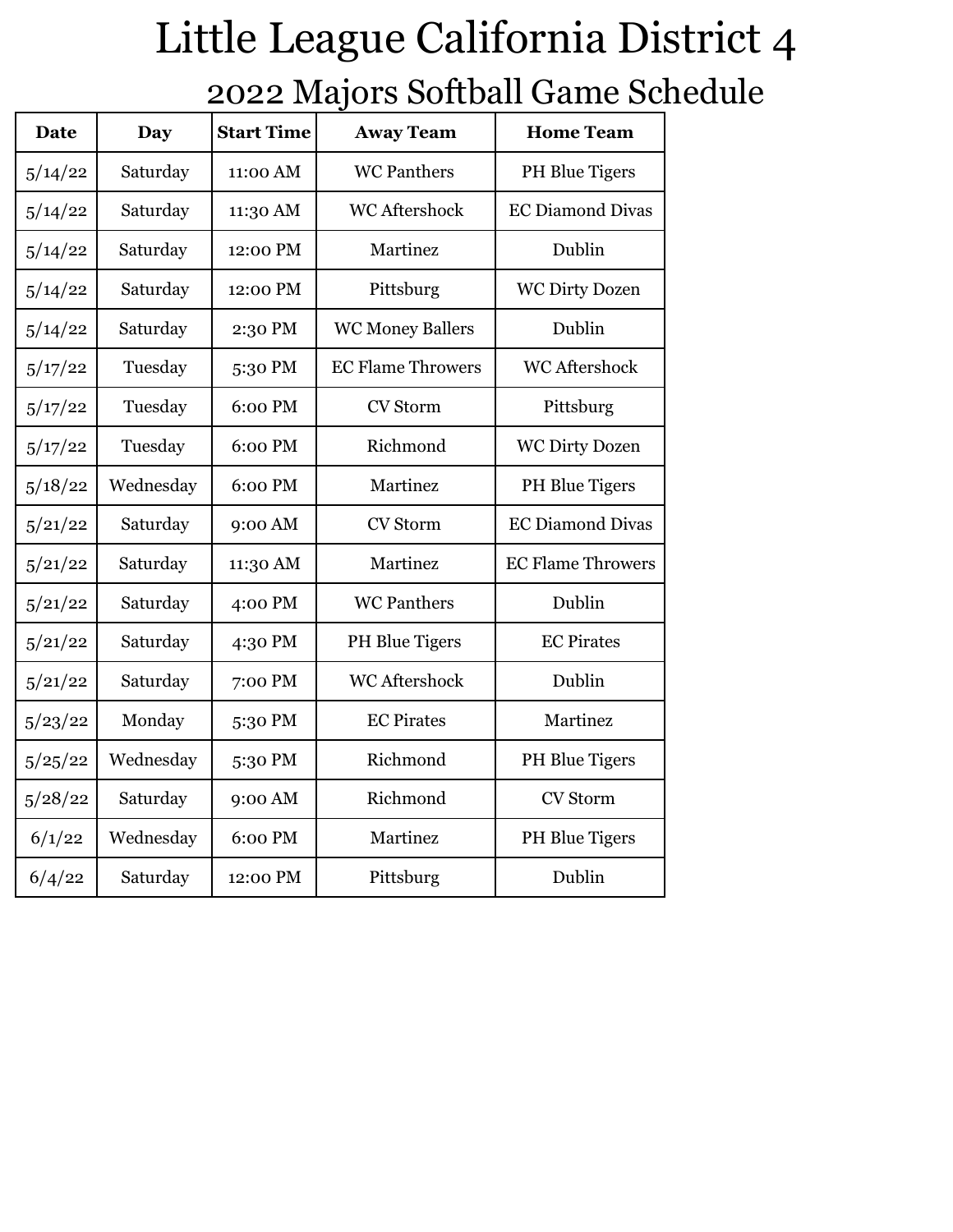#### Little League California District 4 2022 Majors Softball Game Schedule

| Location                     |
|------------------------------|
| <b>Ellerhorst Elementary</b> |
| <b>Hidden Lakes Upper</b>    |
| <b>Castle Rock</b>           |
| <b>Castle Rock</b>           |
| <b>Ellerhorst Elementary</b> |
| Bancroft                     |
| <b>Ellerhorst Elementary</b> |
| Oakley Elementary - Field #1 |
| <b>Nicholl Park</b>          |
| Hidden Lakes Upper           |
| <b>Castle Rock</b>           |
| Hidden Lakes Upper           |
| <b>Ellerhorst Elementary</b> |
| Bancroft                     |
| <b>Castle Rock</b>           |
| <b>Fallon Sports Park</b>    |
| <b>Hidden Lakes Upper</b>    |
| <b>Castle Rock</b>           |
| City Park - Field 2          |
| Ellerhorst Elementary        |
| City Park - Field 2          |
| Oakley Elementary - Field #1 |
| Hidden Lakes Upper           |
| Clayton Community - Field 2  |
| Clayton Community - Field 2  |
| City Park - Field 2          |
| Oakley Elementary - Field #1 |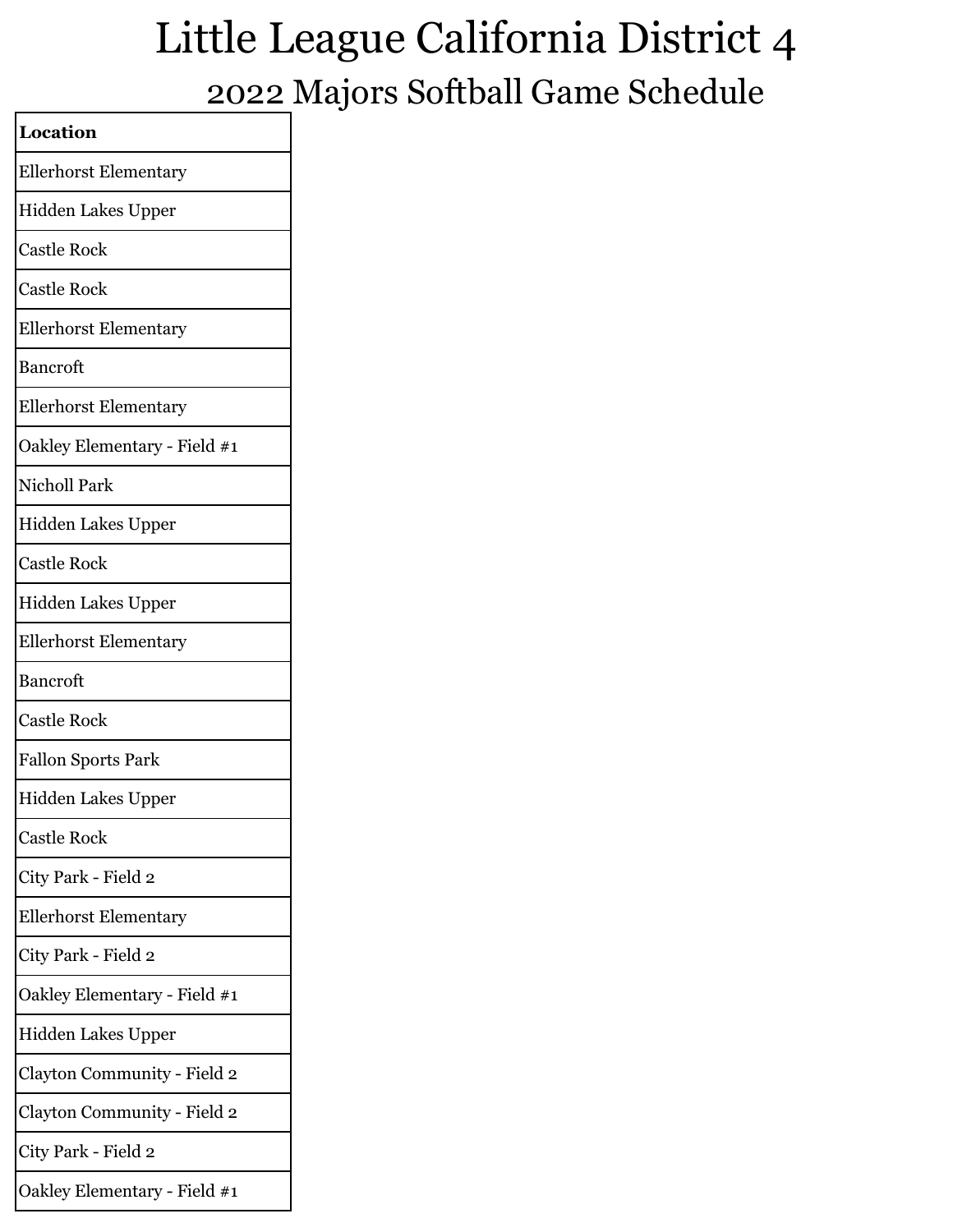### Little League California District 4 2022 Majors Softball Game Schedule

| Location                     |
|------------------------------|
| <b>Hidden Lakes Upper</b>    |
| Oakley Elementary - Field #1 |
| <b>Castle Rock</b>           |
| Hidden Lakes Upper           |
| <b>Nicholl Park</b>          |
| Clayton Community - Field 2  |
| Oakley Elementary - Field #1 |
| Oakley Elementary - Field #1 |
| <b>Fallon Sports Park</b>    |
| <b>Nicholl Park</b>          |
| Oakley Elementary - Field #1 |
| <b>Bancroft</b>              |
| Clayton Community - Field 2  |
| Hidden Lakes Upper           |
| Hidden Lakes Upper           |
| <b>Castle Rock</b>           |
| City Park - Field 2          |
| Oakley Elementary - Field #1 |
| Clayton Community - Field 2  |
| Hidden Lakes Upper           |
| Oakley Elementary - Field #1 |
| <b>Nicholl Park</b>          |
| Oakley Elementary - Field #1 |
| City Park - Field 2          |
| Clayton Community - Field 2  |
| <b>Bancroft</b>              |
| Nicholl Park                 |